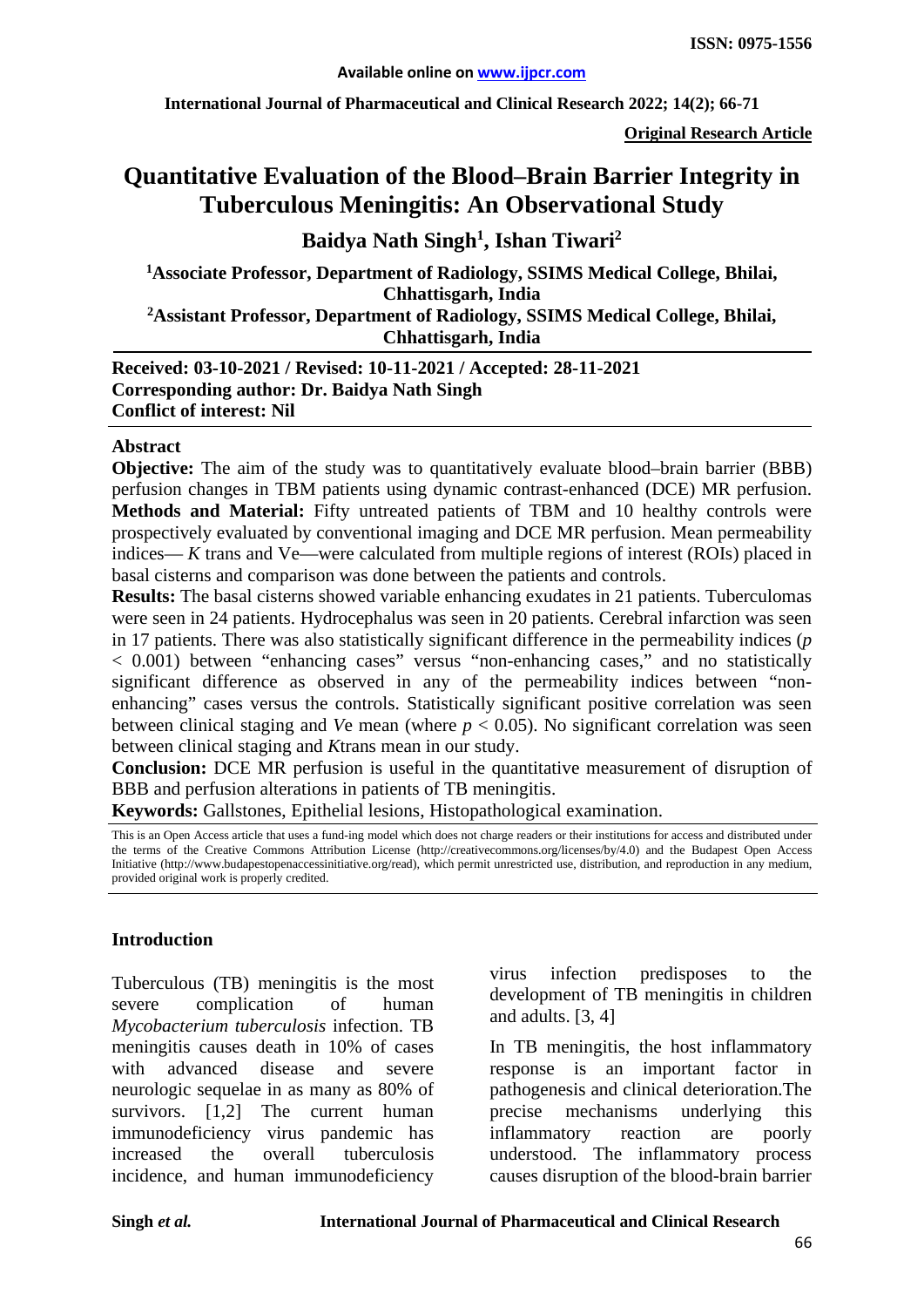(BBB) with resultant vasogenic edema. The inflammatory exudate obstructs cerebrospinal fluid (CSF) flow and produces adhesions leading to the development of hydrocephalus. Furthermore, vasculitis can cause diffuse cerebral ischemia and infarction. [3,5,6]

Meningeal inflammation in TB is attributed to inflammatory cytokines and chemokines as well as factors released by the infectious organisms which lead to disruption of blood– brain barrier (BBB).  $[7-9]$  Methods to quantitatively measure the disruption of BBB and the ongoing inflammation have been limited in the past, owing to the complexity of the techniques involved. Hitherto, MRI in meningitis is used to demonstrate meningeal enhancement and other intracranial complications associated with the disease.[10,11] dynamic contrastenhanced magnetic resonance (DCE MR) perfusions and their physiological indices of permeability (*K*trans) and leakage (*Ve*) give information related to the integrity of BBB and changes in the extravascular extracellular space and help in the quantitative measurement of BBB disruption, which is not possible by routine post-contrast T1-weighted MRI.[12-15]We have tried to highlight MRI's capability to provide quantitative data on BBB functionality in patients of TB meningitis by acquiring quantifiable permeability parameters. We hypothesize that leakiness of BBB in TBM leads to perfusion changes which can be measured quantitatively using DCE perfusion MR imaging.

## **Materials and Methods:**

This was a prospective study performed in a Department of Radiology, SSIMS Medical College, Bhilai, Chhattisgarh, India for 10 months. which 50 consecutive patients with clinical diagnostic criteria of TB meningitis were included.

The criteria included clinical picture of meningitis like fever, headache, vomiting, neck stiffness, altered mentation, etc., along with supporting CSF evidence of the disease (high protein, low glucose and raised lymphocytes, and acid fast bacilli), and presence of extra neural site of tuberculosis as evidenced by appropriate mycobacterial tests and radiology, along with response to antituberculosis therapy (ATT). The gold standard for confirmation in our study was TB PCR of CSF samples and only those patients who tested positive were included in the final study. Informed and written consent was taken from all the patients or guardians before the study.

# **Methodology**

All patients were evaluated for their demographical profile (age and sex), clinical symptoms (seizure, fever, signs of meningitis, etc.) and laboratory findings. Only those cases of TBM were included in the study who had either not been started on ATT or were in early stage of empirical treatment  $(< 2$  weeks) on the basis of clinical findings, on the assumption that short period of treatment would not alter the permeability characteristics. Apart from the patients, we also included 10 controls in our study who underwent brain MRI for nonspecific complaints and were found to have normal structural brain MRI findings. These were patients who underwent MRI brain for other clinical conditions like headache, vertigo, and neuropsychiatric illnesses; and were found to have normal structural brain MRI findings. Informed and written consent was taken from all the controls as well.

## **MRI Protocol:**

All patients underwent DCE MRI using a dedicated 16 element head coil at1.5T MR Unit (Siemens, Magnetom Essenza; Siemens Healthcare, Erlangen, Germany). DCE was performed after acquiring routine brain sequences. DCE imaging was performed using a three-dimensional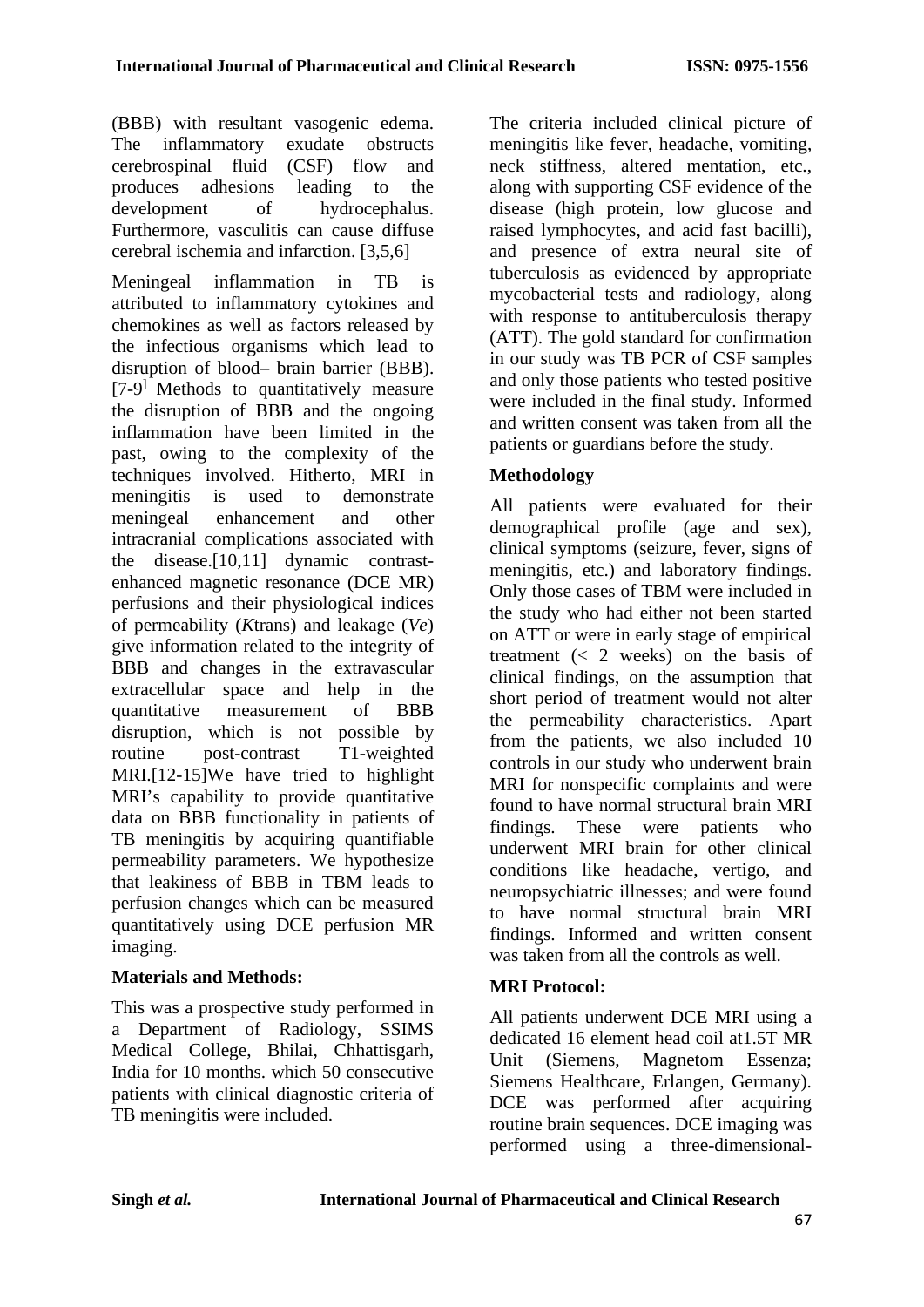spoiled gradient recalled echo (3D-SPGR) sequence (repetition time or TR: 4.65 milliseconds; echo time or TE: 1.6 seconds; field of view (FOV):  $230 \times 100$ ; matrix:  $230 \times 230$ ; flip angle of 12 degrees; slice thickness: 3.6). At the fourth acquisition, gadolinium contrast agent gadodiamide (Gd-DTPA-BMA), at a dose of 0.1 mmol/kg of body weight was administered intravenously at a rate of injection of 2.5 to 3 mL/s (using an MR compatible power injector, MEDRAD, Spectris Solaris EP), followed by a bolus injection of 15 to 20 mL saline flush. A total of three series were acquired. To calculate the baseline T1 relaxation time per pixel (baseline T1 map), two T1 reference series with different flip angles (2 and 15 degrees, respectively) were acquired. The two-reference series were identical to the DCE series in terms of field of view, orientation, resolution, slice thickness, number of slices with a TR of 3.79 milliseconds and TE of 1.38 milliseconds. A DCE series was acquired with 40 dynamics, with high temporal resolution and flow artifact reduction.

#### **Statistical Analysis:**

Analysis was conducted using IBM SPSS statistics (version 22.0). All statistical tests were two-sided and were performed at a significance level of  $\alpha = 0.05$ . Mann– Whitney test for comparison of permeability indices between two groups (cases vs. controls, basal enhancement vs. controls, and no basal enhancement vs. controls) was made for each ROI. **Results:** 

There were 20 males and 10 females with age ranged from 21 to 60 years (mean age: 25.7 years). Nine patients in their early

stages of the disease presented with fever, headache, neck stiffness, vomiting, etc. Thirteen patients showed focal neurological deficits in addition to the abovementioned symptoms while eight cases were brought in comatose state (**Table 1** showing clinical findings in the patients). Distributions of structural MRI changes are shown in **Table 2.** The basal cisterns showed variable enhancing exudates in 21 patients. Tuberculomas were seen in 24 patients. Hydrocephalus was seen in 20 patients. Cerebral infarction was seen in 17 patients. Convexity/leptomeningeal enhancement was seen in only ten patients.Twenty four cases showed basal exudates in interpeduncular cistern, thirteen in suprasellar cistern, and nine in ambient cistern. Four cases showed basal exudates in the sylvian fissures. (**Table 3**) The mean cisternal permeability indices analyse among the cases as well as the controls are summarized in **Table 4**. Statistically significant difference in the permeability indices was observed  $(p < 0.001)$  between "enhancing cases" versus the controls. There was also statistically significant difference in the permeability indices (*p* < 0.001) between "enhancing cases" versus "non-enhancing cases," and no statistically significant difference as observed in any of the permeability indices between "nonenhancing" cases versus the controls. Statistically significant positive correlation was seen between clinical staging and *V*e mean (where  $p < 0.05$ ). No significant correlation was seen between clinical staging and *K*trans mean in our study. **(Table 5)**.

| <b>Clinical features</b>                                             | <b>Number</b><br>of<br>patients $(n=50)$ |
|----------------------------------------------------------------------|------------------------------------------|
| Fever, headache, vomiting, neck stiffness (stage 1)                  | 14                                       |
| Meningeal signs associated with focal neurological deficit (stage 2) | 27                                       |
| Comatose (stage 3)                                                   |                                          |

**Table 1: Clinical findings in the patients**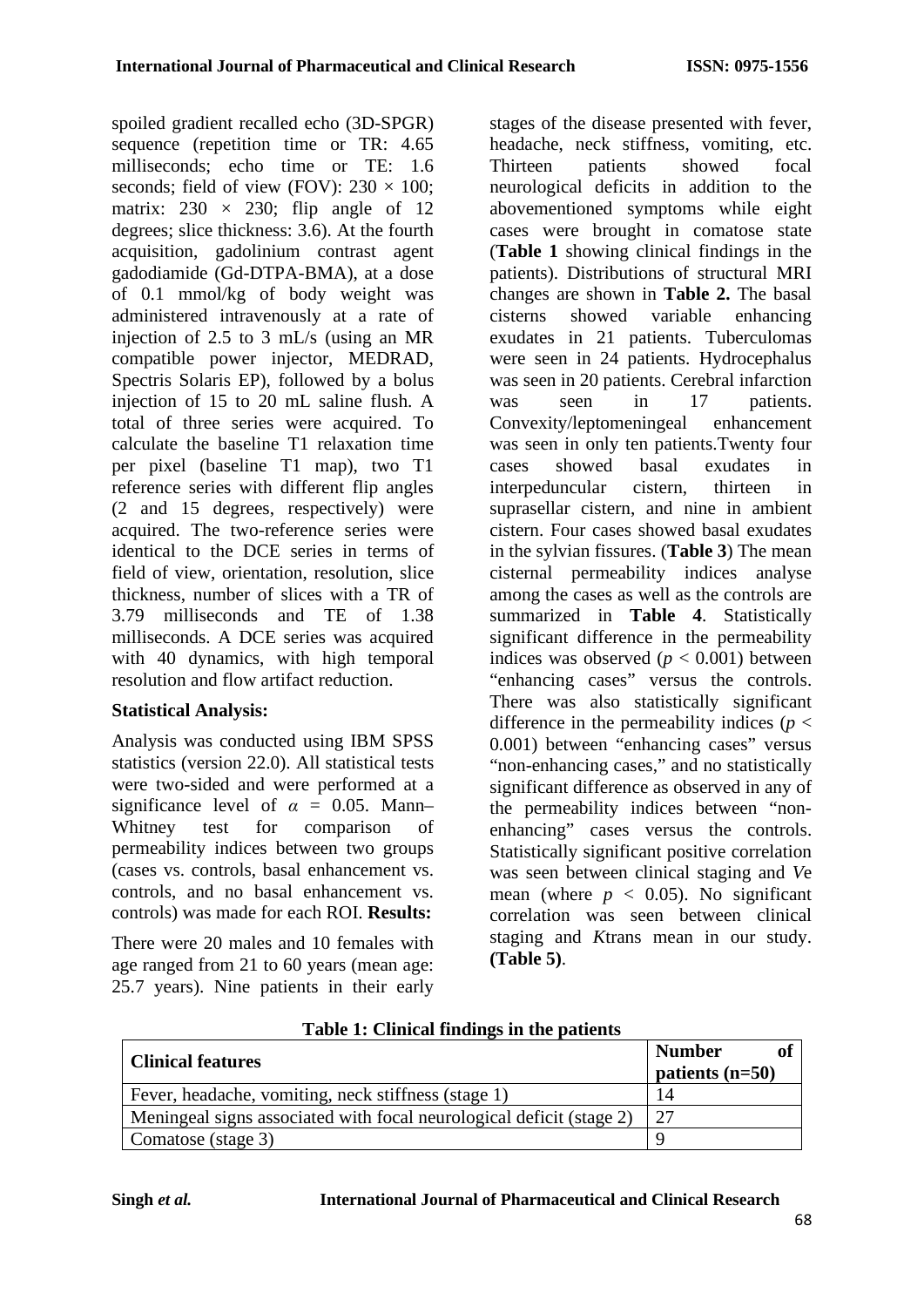| Table 2: Distribution of structural MRI changes |                           |  |  |
|-------------------------------------------------|---------------------------|--|--|
| <b>Structural MRI changes</b>                   | <b>Number of patients</b> |  |  |
| <b>Basal</b> exudates                           | 21                        |  |  |
| Tuberculomas                                    | 24                        |  |  |
| Hydrocephalus                                   | 20                        |  |  |
| Cerebral infarction                             | 17                        |  |  |
| Convexity enhancement                           | 10                        |  |  |

**Table 2: Distribution of structural MRI changes**

| Table 3: Distribution of location of basal exudates |  |  |  |
|-----------------------------------------------------|--|--|--|
|-----------------------------------------------------|--|--|--|

| <b>Location of basal exudates</b> | Number of patients $(n=50)$ |
|-----------------------------------|-----------------------------|
| Interpeduncular                   | 24                          |
| Suprasellar                       | 13                          |
| Ambient                           |                             |
| Sylvian fissures (right, left)    |                             |

**Table 4: Mean Ktrans and Ve values in cases and controls and their statistical significance (***p***-value <0.001 in differentiating between "enhancing" cases and controls as well as between "enhancing" cases and "non-enhancing" cases; Note nonsignificant**  *p***-value between "non-enhancing" cases and controls)**

| $p$ -value between $p$ hon-enhancing cases and controls) |                      |                     |  |
|----------------------------------------------------------|----------------------|---------------------|--|
| <b>Patient category</b>                                  | Ktrans mean $\pm$ SD | Ve mean $\pm$ SD    |  |
| "Enhancing" cases                                        | $0.1761 \pm 0.1628$  | $0.3912 \pm 0.2189$ |  |
| "Non-enhancing" cases                                    | $0.1527 \pm 0.0715$  | $0.0592 \pm 0.0720$ |  |
| Controls                                                 | $0.04279 \pm 0.0801$ | $0.0418 \pm 0.0682$ |  |
|                                                          |                      |                     |  |

Abbreviation: SD, standard deviation.

#### **Table 5: Diagnostic performance of Ktrans and Ve for differentiation between cases and controls**

| Variable (mean) | <b>Cut-off</b> | <b>Sensitivity</b> | <b>Specificity</b> |
|-----------------|----------------|--------------------|--------------------|
| Ktrans          | > 0.0927       | 80.2%              | 79.7%              |
| Vе              | > 0.0632       | l 87.8%            | 93.7%              |

staging and *Ve* mean (where  $p < 0.05$ ). No significant correlation was seen between clinical staging and *K*trans mean in our study.

## **Discussion:**

DCE MRI-derived permeability indices provide information about the distribution of contrast in the pathological tissues and thus the functional and structural composition of the tissues and integrity of BBB. BBB disruption and leakiness are increasingly being recognized in various pathological conditions like stroke, multiple sclerosis, dementia, infections, and intracranial tumors. [16-20] Limited literature is available on the role of DCE MRI in assessing the integrity of BBB in infective conditions. We found highly significant difference  $(p < 0.001)$  in the permeability values of "enhancing cases" and normal controls. Some authors have used permeability indices to distinguish between various intracranial pathologies. Singh et al showed statistical significance between various intracranial space occupying lesions using physiological perfusion indices. [21] They found that the mean *K*trans as well as the mean *V*e values were significantly higher in tuberculomas compared with gliomas.

Although DCE MRI is a useful sequence as it provides quantitative data on BBB functionality, its role needs to be explored

69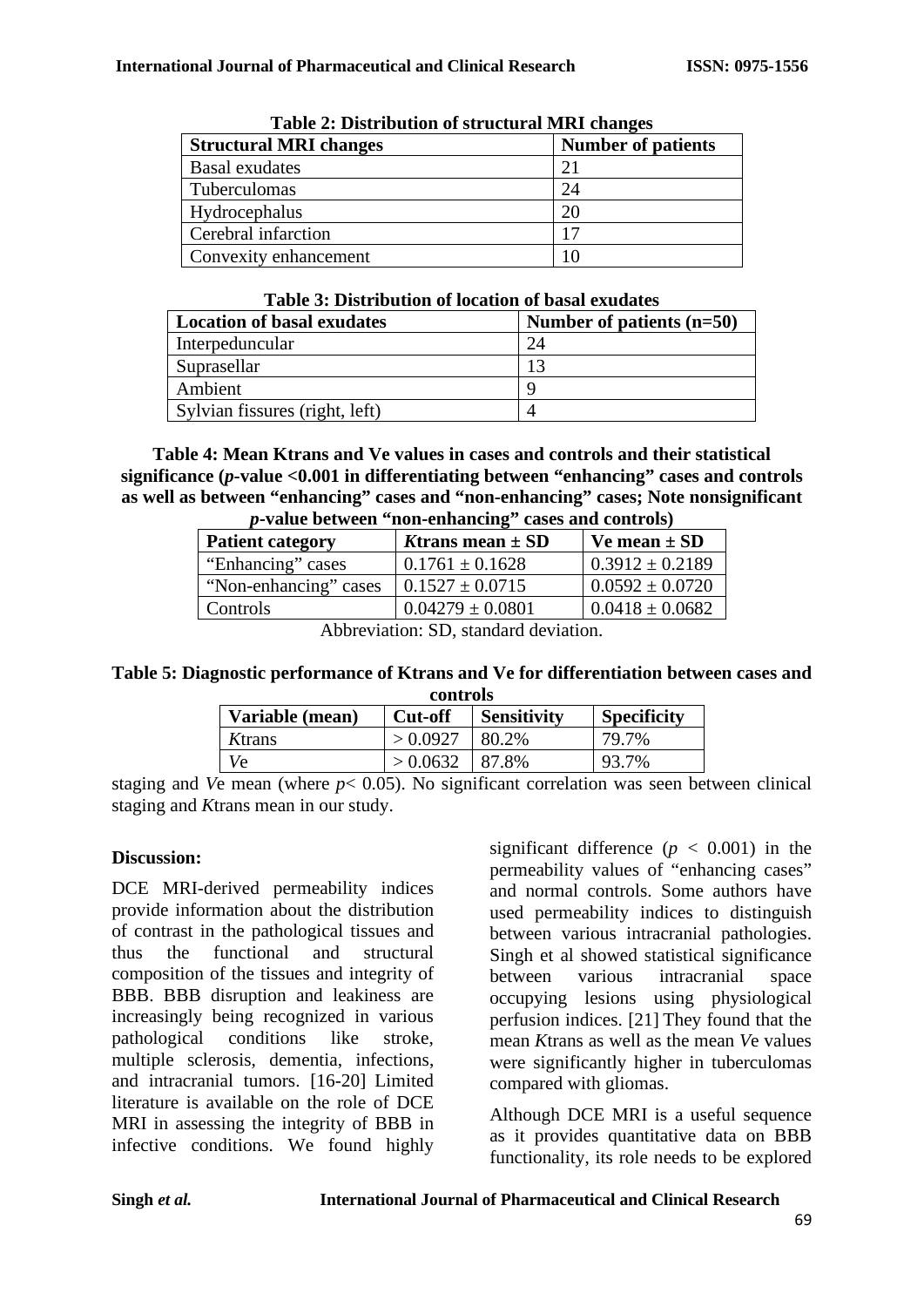further in cases showing low levels of BBB disruption. Hence, more work needs to be done in this field to determine the role of DCE-derived variables in quantifying perfusion alterations before structural changes are noted in routine MRI imaging. This can be explained by the fact that along with the up regulation of neuroinflammatory markers and recruitment of inflammatory cells during the course of disease, the disruption of the BBB also increases which manifests as perfusion changes in the inflamed meninges. Hence, DCE- derived *V*e mean can be used as a marker for staging of the disease and can prognosticate the patients with respect to the clinical severity and expected outcome. However, this area needs further exploration as concrete evidence of a positive correlation would have ideally required significant correlations between clinical staging and both the permeability parameters (mean *K*trans and *V*e mean) rather than with *V*e mean alone. One major limitation of our study is its small sample size. As the prevalence of tuberculosis is high in our country, a larger population size would have enabled us to validate our results with greater accuracy and confidence. There is also lack of histopathological confirmation of the final diagnosis. In our study, we also recruited patients who were in early stage of treatment (< 2 weeks), based on assumption that short period of treatment would not alter the permeability characteristics of the inflamed basal meninges.

## **Conclusion:**

DCE MR perfusion is useful in the quantitative measurement of disruption of BBB and perfusion alterations in patients of TB meningitis.

## **References:**

1. Schoeman JF, Van Zyl LE, Laubscher JA, Donald PR. Effect of corticosteroids on intracranial pressure, computed tomographic findings, and clinical outcome in young children with tuberculous meningitis. Pediatrics. 1997; 99:226–231.

- 2. Schoeman J, Wait J, Burger M, et al. Long-term follow up of childhood tuberculous meningitis. Dev Med Child Neurol. 2002; 44:522–526.
- 3. Thwaites G, Chau TT, Mai NT, Drobniewski F, McAdam K, Farrar J. Tuberculous meningitis. J Neurol Neurosurg Psychiatry. 2000; 68:289– 299.
- 4. Dye C, Scheele S, Dolin P, Pathania V, Raviglione MC. Consensus statement: global burden of tuberculosis: estimated incidence, prevalence, and mortality by country. WHO Global Surveillance and Monitoring Project. JAMA. 1999; 282:677–686.
- 5. Tsenova L, Bergtold A, Freedman VH, Young RA, Kaplan G. Tumor necrosis factor \_ is a determinant of pathogenesis and disease progression in mycobacterial infection in the central nervous system. Proc Natl Acad Sci USA. 1999; 96:5657–5662.
- 6. Dastur DK, Udani PM. The pathology and pathogenesis of tuberculous encephalopathy. Acta Neuropathol (Berl). 1966; 6:311–326.
- 7. Dastur DK, Manghani DK, Udani PM. Pathology and pathogenetic mechanisms in neurotuberculosis. Radiol Clin North Am. 1995; 33:733– 752.
- 8. Abbott NJ, Friedman A. Overview and introduction: the blood-brain barrier in health and disease. Epilepsia 2012;53 (suppl 6):1–6.
- 9. Sharma S, Goyal MK, Sharma K, et al. Cytokines do play a role in pathogenesis of tuberculous meningitis: a prospective study from a tertiary care center in India. J Neurol Sci 2017; 379:131–136.
- 10. Domingo-Gonzalez R, Prince O, Cooper A, Khader SA. Cytokines and chemokines in mycobacterium